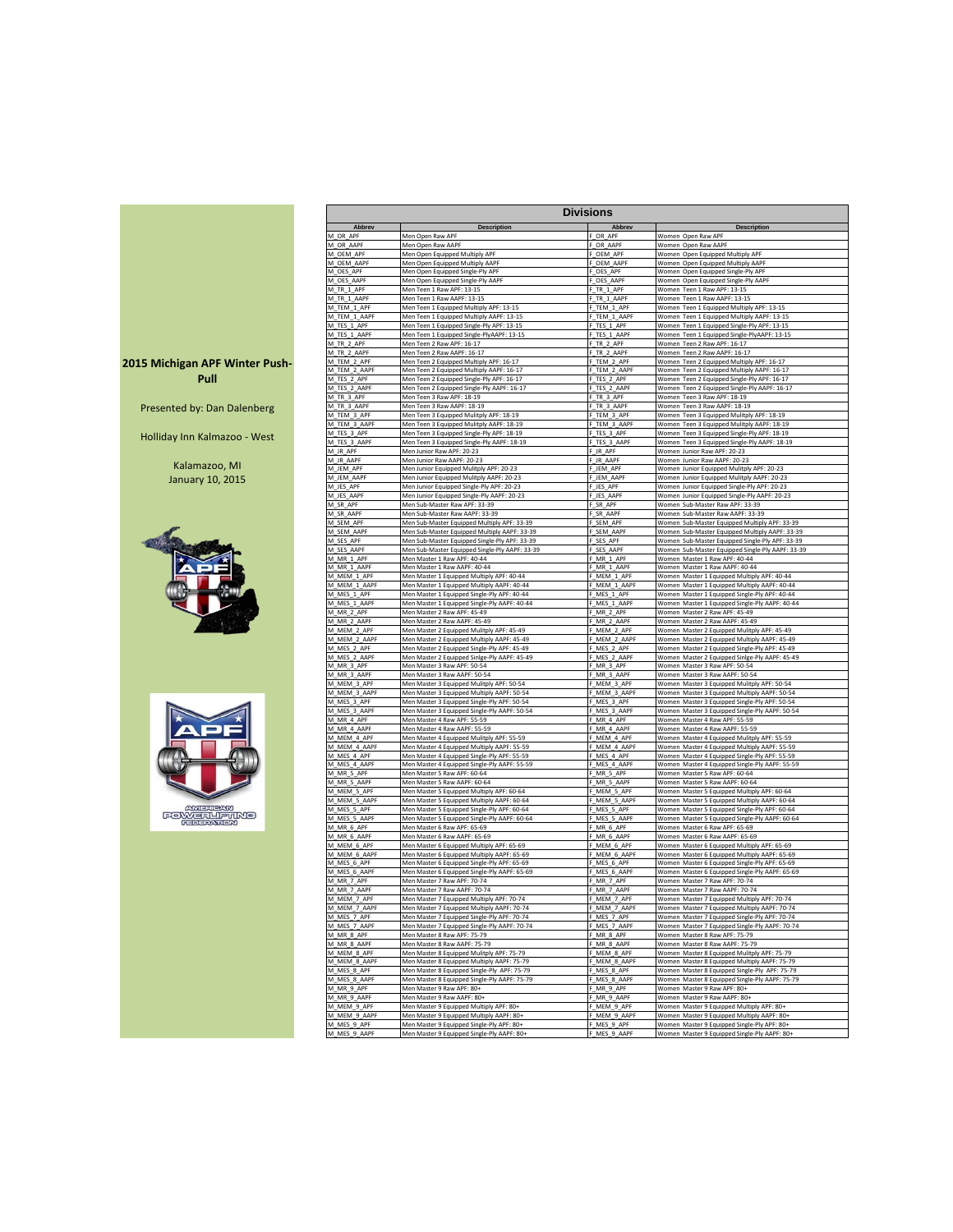| 10-Jan-15                     |     |                 |                    |      |                         |         |                 |          |                      |          |                                  |             |                                |                              | Michigan APF Winter Push-Pull - Push-Pull - Kg Results |                |                    |                              |                    |
|-------------------------------|-----|-----------------|--------------------|------|-------------------------|---------|-----------------|----------|----------------------|----------|----------------------------------|-------------|--------------------------------|------------------------------|--------------------------------------------------------|----------------|--------------------|------------------------------|--------------------|
| <b>Name</b>                   | Age | Div             | <b>BWt</b><br>(Kg) | (Kg) | <b>NtCls</b> Glossbienn | Bench 1 | Bench 2 Bench 3 |          | <b>Best</b><br>Bench |          | Deadlift 1 Deadlift 2 Deadlift 3 |             | <b>Best</b><br><b>Deadlift</b> | Push<br>Pull<br><b>Total</b> | <b>Coeff Score</b>                                     | Age &<br>Coeff | <b>PI-Div-WtCl</b> | <b>Team</b>                  | <b>Notes</b>       |
| Ahrabian, Arman               |     | 25 M OR APF     | 105.6              | 110  | 0.5696                  | 175     | $-187.5$        | $-187.5$ | 175                  | 260      | 275                              | 292.5       | 292.5                          | 467.5                        | 266.2646                                               | 0.0000         | 1-M OR APF-110     | <b>Gladiator Teddy Bears</b> |                    |
| Allen, Jesse                  |     | 19 M TR 3 APF   | 70.7               | 75   | 0.7205                  | 102.5   | $-107.5$        | 110      | 110                  | 155      | 165                              | 172.5       | 172.5                          | 282.5                        | 203.5271                                               | 0.0000         | 1-M TR 3 APF-75    |                              |                    |
| Arellano, Reuben              |     | 25 M OR AAPF    | 81.2               | 82.5 | 0.6513                  | $-135$  | 137.5           | 140      | 140                  | 205      | 215                              | 222.5       | 222.5                          | 362.5                        | 236.0963                                               | 0.0000         | 1-M_OR_AAPF-82.5   |                              |                    |
| Atwell, Blake (AAPF jr)       |     | 21 M JR AAPF    | 108.6              | 110  | 0.5646                  | 175     | $-185$          | $-185$   | 175                  | 267.5    | 275                              | 282.5       | 282.5                          | 457.5                        | 258.2816                                               | 0.0000         | 1-M JR AAPF-110    |                              |                    |
| Atwell, Blake (AAPF open)     |     | 21 M OR AAPF    | 108.6              | 110  | 0.5646                  | 175     | $-185$          | $-185$   | 175                  | 267.5    | 275                              | 282.5       | 282.5                          | 457.5                        | 258.2816                                               | 0.0000         | 1-M OR_AAPF-110    |                              |                    |
| Atwell, Blake (APF jr)        |     | 21 M JR APF     | 108.6              | 110  | 0.5646                  | 175     | $-185$          | $-185$   | 175                  | 267.5    | 275                              | 282.5       | 282.5                          | 457.5                        | 258.2816                                               | 0.0000         | 1-M JR APF-110     |                              |                    |
| Atwell, Blake (APF open)      | 21  | M OR APF        | 108.6              | 110  | 0.5646                  | 175     | $-185$          | $-185$   | 175                  | 267.5    | 275                              | 282.5       | 282.5                          | 457.5                        | 258.2816                                               | 0.0000         | 2-M OR APF-110     |                              |                    |
| Baughman, David               | 26  | M OR AAPF       | 107.8              | 110  | 0.5658                  | 110     | 125             | $-137.5$ | 125                  | 242.5    | $-255$                           | $-255$      | 242.5                          | 367.5                        | 207.9315                                               | 0.0000         | 4-M OR AAPF-110    | Michigan Barbell             |                    |
| Breneman, Chad (AAPF)         | 36  | M OR AAPF       | 88.8               | 90   | 0.6165                  | 147.5   | $-170$          | 170      | 170                  | 202.5    | 225                              | 240         | 240                            | 410                          | 252.7445                                               | 0.0000         | 1-M OR AAPF-90     |                              |                    |
| Breneman, Chad (APF)          | 36  | M OR APF        | 88.8               | 90   | 0.6165                  | 147.5   | $-170$          | 170      | 170                  | 202.5    | 225                              | 240         | 240                            | 410                          | 252.7445                                               | 0.0000         | 2-M OR APF-90      |                              |                    |
| Castaneda, Jaime (AAPF PP)    | 60  | M OR AAPF       | 88.5               | 90   | 0.6177                  | 122.5   | 127.5           | 132.5    | 132.5                | 105      | 115                              | 120         | 120                            | 252.5                        | 155.9693                                               | 208.9988       | 3-M OR AAPF-90     |                              |                    |
| Christie, Kurt                | 32  | M OR AAPF       | 104.4              | 110  | 0.5718                  | 145     | 150             | $-160$   | 150                  | 235      | 245                              | 252.5       | 252.5                          | 402.5                        | 230.1495                                               | 0.0000         | 2-M OR AAPF-110    |                              |                    |
| Davis, Meg                    |     | 26 F OR AAPF    | 65.8               | 67.5 | 0.9178                  | 52.5    | 55              | 60       | 60                   | 115      | 122.5                            | 137.5       | 137.5                          | 197.5                        | 181.2655                                               | 0.0000         | 2-F OR AAPF-67.5   |                              |                    |
| Desmond, Anthony              | 17  | M TR 2 APF      | 90.5               | 100  | 0.6100                  | 92.5    | 110             | $-120$   | 110                  | 150      | 180                              | $-190$      | 180                            | 290                          | 176.9000                                               | 0.0000         | 1-M TR 2 APF-100   |                              |                    |
| Edwards, Dylan (AAPF open pp) |     | 19 M OR AAPF    | 86.5               | 90   | 0.6260                  | 125     | $-137.5$        | $-137.5$ | 125                  | 227.5    | 237.5                            | $-250$      | 237.5                          | 362.5                        | 226.9069                                               | 0.0000         | 2-M OR AAPF-90     |                              |                    |
| Edwards, Dylan (AAPF teen pp) |     | 19 M_TR_3_AAPF  | 86.5               | 90   | 0.6260                  | 125     | $-137.5$        | $-137.5$ | 125                  | 227.5    | 237.5                            | $-250$      | 237.5                          | 362.5                        | 226.9069                                               | 0.0000         | 1-M TR 3 AAPF-90   |                              |                    |
| Edwards, Dylan (APF open pp)  |     | 19 M OR APF     | 86.5               | 90   | 0.6260                  | 125     | $-137.5$        | $-137.5$ | 125                  | 227.5    | 237.5                            | $-250$      | 237.5                          | 362.5                        | 226,9069                                               | 0.0000         | 3-M OR APF-90      |                              |                    |
| Edwards, Dylan (APF teen pp)  |     | 19 M TR 3 APF   | 86.5               | 90   | 0.6260                  | 125     | $-137.5$        | $-137.5$ | 125                  | 227.5    | 237.5                            | $-250$      | 237.5                          | 362.5                        | 226.9069                                               | 0.0000         | 1-M TR 3 APF-90    |                              |                    |
| Emeott, Dave (mast)           |     | 45 M MEM 2 AAPF | 88.3               | 90   | 0.6185                  | 160     | $-175$          | $-175$   | 160                  | 207.5    | 220                              | 227.5       | 227.5                          | 387.5                        | 239.6494                                               | 252.8301       | 1-M MEM 2 AAPF-90  |                              |                    |
| Emeott, Dave (open)           | 45  | M OEM AAPF      | 88.3               | 90   | 0.6185                  | 160     | $-175$          | $-175$   | 160                  | 207.5    | 220                              | 227.5       | 227.5                          | 387.5                        | 239.6494                                               | 252.8301       | 1-M OEM AAPF-90    |                              |                    |
| Frizzle, Adam                 | 21  | M JR APF        | 77.2               | 82.5 | 0.6743                  | 97.5    | 100             | $-105$   | 100                  | 147.5    | 152.5                            | 162.5       | 162.5                          | 262.5                        | 176,9906                                               | 0.0000         | 1-M JR APF-82.5    |                              |                    |
| Hentig, Julie (AAPF PP)       |     | 27 F_OR_AAPF    | 72.9               | 75   | 0.8523                  | 35      | 40              | $-45$    | 40                   | 85       | 95                               | 102.5       | 102.5                          | 142.5                        | 121.4528                                               | 0.0000         | 1-F OR AAPF-75     | <b>Team Hentig</b>           |                    |
| Hentig, Julie (APF PP)        | 27  | F OR APF        | 72.9               | 75   | 0.8523                  | 35      | 40              | $-45$    | 40                   | 85       | 95                               | 102.5       | 102.5                          | 142.5                        | 121.4528                                               | 0.0000         | 1-F OR APF-75      | <b>Team Hentig</b>           |                    |
| Hewitt, Justin                | 27  | M OR APF        | 59.5               | 60   | 0.8397                  | $-100$  | 105             | 112.5    | 112.5                | 150      | 165                              | $-170$      | 165                            | 277.5                        | 233.0029                                               | 0.0000         | 1-M OR APF-60      |                              |                    |
| Janda, Tony                   | 26  | M OR APF        | 110.7              | 125  | 0.5616                  | 112.5   | 120             | 125      | 125                  | 207.5    | 217.5                            | 230         | 230                            | 355                          | 199.3503                                               | 0.0000         | 2-M OR APF-125     |                              |                    |
| Jones, Andrea (jr)            | 23  | F JR AAPF       | 54.4               | 56   | 1.0684                  | 52.5    | 57.5            | $-62.5$  | 57.5                 | 120      | 130                              | 140         | 140                            | 197.5                        | 211.0090                                               | 0.0000         | 1-F JR AAPF-56     | <b>Gladiator Teddy Bears</b> | Female Best Lifter |
| Jones, Andrea (open)          | 23  | F OR AAPF       | 54.4               | 56   | 1.0684                  | 52.5    | 57.5            | $-62.5$  | 57.5                 | 120      | 130                              | 140         | 140                            | 197.5                        | 211,0090                                               | 0.0000         | 1-F OR AAPF-56     | <b>Gladiator Teddy Bears</b> | Female Best Lifter |
| Jones, Marc                   | 25  | M OR APF        | 99                 | 100  | 0.5838                  | 125     | $-142.5$        | $-142.5$ | 125                  | 192.5    | 227.5                            | $-235$      | 227.5                          | 352.5                        | 205.7895                                               | 0.0000         | 2-M OR APF-100     | <b>Gladiator Teddy Bears</b> |                    |
| Kelly, Lindsay (AAPF)         | 30  | F OR AAPF       | 85.8               | 90   | 0.7682                  | 57.5    | 60              | 65       | 65                   | 105      | 112.5                            | 120         | 120                            | 185                          | 142.1170                                               | 0.0000         | 1-F OR AAPF-90     |                              |                    |
| Kelly, Lindsay (APF)          | 30  | F OR APF        | 85.8               | 90   | 0.7682                  | 57.5    | 60              | 65       | 65                   | 105      | 112.5                            | 120         | 120                            | 185                          | 142.1170                                               | 0.0000         | 1-F OR APF-90      |                              |                    |
| Kinnane, Tera                 | 39  | F SR AAPF       | 95.3               | SHW  | 0.7295                  | 60      | 65              | 70       | 70                   | 140      | 147.5                            | 155         | 155                            | 225                          | 164.1263                                               | 0.0000         | 1-F SR AAPF-SHW    | Team Repz                    |                    |
| Kunkel, Christian (jr)        | 21  | M JR AAPF       | 109.7              | 110  | 0.5629                  | 125     | 142.5           | 152.5    | 152.5                | 217.5    | 237.5                            | $-260$      | 237.5                          | 390                          | 219.5310                                               | 0.0000         | 2-M JR AAPF-110    |                              |                    |
| Kunkel, Christian (open)      |     | 21 M OR AAPF    | 109.7              | 110  | 0.5629                  | 125     | 142.5           | 152.5    | 152.5                | 217.5    | 237.5                            | $-260$      | 237.5                          | 390                          | 219.5310                                               | 0.0000         | 3-M OR AAPF-110    |                              |                    |
| McMillan, Greg                | 63  | M MEM 5 APF     | 88.3               | 90   | 0.6185                  | 147.5   | 160             | 170      | 170                  | 237.5    | 260                              | $-272.5$    | 260                            | 430                          | 265.9335                                               | 377.8915       | 1-M MEM 5 APF-90   |                              |                    |
| Meierjurgen, Kenneth          |     | 26 M OR APF     | 99.3               | 100  | 0.5831                  | 125     | 142.5           | $-150$   | 142.5                | 207.5    | 227.5                            | $-240$      | 227.5                          | 370                          | 215.7285                                               | 0.0000         | 1-M OR APF-100     | <b>Gladiator Teddy Bears</b> |                    |
| Nimphie, Benjamin             | 27  | M OR AAPF       | 79                 | 82.5 | 0.6635                  | 102.5   | 110             | 117.5    | 117.5                | 165      | 180                              | 187.5       | 187.5                          | 305                          | 202.3675                                               | 0.0000         | 3-M OR AAPF-82.5   |                              |                    |
| Parker, Kelly                 | 44  | M OR APF        | 123.2              | 125  | 0.5476                  | 152.5   | 165             | 182.5    | 182.5                | 255      | 272.5                            | 285         | 285                            | 467.5                        | 255.9796                                               | 266.9867       | 1-M OR APF-125     |                              |                    |
| Schinske, Ashley (AAPF)       | 27  | F OR AAPF       | 65                 | 67.5 | 0.9267                  | 65      | 70              | $-75$    | 70                   | 115      | 122.5                            | 130         | 130                            | 200                          | 185.3300                                               | 0.0000         | 1-F OR AAPF-67.5   |                              |                    |
| Schinske, Ashley (APF)        | 27  | F OR APF        | 65                 | 67.5 | 0.9267                  | 65      | 70              | $-75$    | 70                   | 115      | 122.5                            | 130         | 130                            | 200                          | 185.3300                                               | 0.0000         | 1-F OR APF-67.5    |                              |                    |
| Schweitzer, Ben               | 28  | M OR APF        | 107.1              | 110  | 0.5670                  | 150     | 155             | 160      | 160                  | 250      | $-260$                           | $\mathbf 0$ | 250                            | 410                          | 232.4495                                               | 0.0000         | 3-M OR APF-110     |                              |                    |
| Soppelsa, Dain                |     | 31 M OEM APF    | 132.7              | 140  | 0.5377                  | 237.5   | 272.5           | 297.5    | 297.5                | 257.5    | 282.5                            | 302.5       | 302.5                          | 600                          | 322.6200                                               | 0.0000         | 1-M OEM APF-140    | Kalamazoo Barbell            | Male Best Lifter   |
| Thayer, Kalynda               | 26  | F OR APF        | 105.7              | SHW  | 0.7011                  | 72.5    | 77.5            | $-82.5$  | 77.5                 | 125      | 132.5                            | 140         | 140                            | 217.5                        | 152.4784                                               | 0.0000         | 1-F OR APF-SHW     | <b>Rock Solid</b>            |                    |
| Vespie, Stan                  | 34  | M SR AAPF       | 154.8              | SHW  | 0.5195                  | 160     | 170             | 185      | 185                  | 205      | 250                              | 265         | 265                            | 450                          | 233.7525                                               | 0.0000         | 1-M SR AAPF-SHW    |                              |                    |
| Walraven, Garrett             | 24  | M OR APF        | 88.3               | 90   | 0.6185                  | 157.5   | 167.5           | 180      | 180                  | 275      | $-285$                           | $-285$      | 275                            | 455                          | 281.3948                                               | 0.0000         | 1-M OR APF-90      |                              |                    |
| Williams, Chad                | 25  | M OR AAPF       | 81.5               | 82.5 | 0.6498                  | $-120$  | $-125$          | 125      | 125                  | 180      | 192.5                            | 202.5       | 202.5                          | 327.5                        | 212.7931                                               | 0.0000         | 2-M OR AAPF-82.5   |                              |                    |
| Wright, Joshua                | 29  | M OR APF        | 60                 | 60   | 0.8329                  | -80     | 85              | 90       | 90                   | $-142.5$ | 142.5                            | 162.5       | 162.5                          | 252.5                        | 210.2946                                               | 0.0000         | 2-M OR APF-60      | <b>Gladiator Teddy Bears</b> |                    |
| Zambeck, Nick                 |     | 20 M JR AAPF    | 94.5               | 100  | 0.5965                  | 102.5   | 110             | 115      | 115                  | 182.5    | 197.5                            | 207.5       | 207.5                          | 322.5                        | 192.3551                                               | 0.0000         | 1-M JR AAPF-100    |                              |                    |

10-Jan-15

Michigan APF Winter Push-Pull - Push-Pull - Lb Results

| Name                          | Age  | Div                  | <b>BWt</b> | <b>NtCIs</b> | Glossbrenr | Bench 1   | Bench 2 Bench 3 |                  | <b>Best</b>  | Deadlift 1 | Deadlift 2 | Deadlift 3 | <b>Best</b><br><b>Deadlift</b> | Push<br>Pull | <b>Coeff Score</b> | Age &<br>Coeff | PI-Div-WtCl       | <b>Team</b>                  | <b>Notes</b>       |
|-------------------------------|------|----------------------|------------|--------------|------------|-----------|-----------------|------------------|--------------|------------|------------|------------|--------------------------------|--------------|--------------------|----------------|-------------------|------------------------------|--------------------|
|                               |      |                      | (Kg)       | (Kg)         |            |           |                 |                  | <b>Bench</b> |            |            |            |                                | <b>Total</b> |                    |                |                   |                              |                    |
| Ahrabian, Arman               |      | 25 M OR APF          | 105.6      | 110          | 0.5696     | 385.81    | $-413.36$       | $-413.36$        | 385.81       | 573.20     | 606.27     | 644.85     | 644.85                         | 1030.65      | 266.2646           | 0.0000         | 1-M OR APF-110    | <b>Gladiator Teddy Bears</b> |                    |
| Allen, Jesse                  | 19   | M TR 3 APF           | 70.7       | 75           | 0.7205     | 225.97    | $-236.99$       | 242.51           | 242.51       | 341.71     | 363.76     | 380.29     | 380.29                         | 622.80       | 203.5271           | 0.0000         | -M TR 3 APF-75    |                              |                    |
| Arellano, Reuben              |      | 25 M OR AAPF         | 81.2       | 82.5         | 0.6513     | 297.62    | 303.13          | 308.64           | 308.64       | 451.94     | 473.99     | 490.52     | 490.52                         | 799.17       | 236.0963           | 0.0000         | I-M OR AAPF-82.5  |                              |                    |
| Atwell, Blake (AAPF jr)       |      | 21 M JR AAPF         | 108.6      | 110          | 0.5646     | 385.81    | $-407.85$       | $-407.85$        | 385.81       | 589.73     | 606.27     | 622.80     | 622.80                         | 1008.60      | 258.2816           | 0.0000         | 1-M JR AAPF-110   |                              |                    |
| Atwell, Blake (AAPF open)     |      | 21 M OR AAPF         | 108.6      | 110          | 0.5646     | 385.81    | $-407.85$       | $-407.85$        | 385.81       | 589.73     | 606.27     | 622.80     | 622.80                         | 1008.60      | 258.2816           | 0.0000         | 1-M OR AAPF-110   |                              |                    |
| Atwell, Blake (APF ir         |      | 21 M JR APF          | 108.6      | 110          | 0.5646     | 385.81    | 407.85          | $-407.85$        | 385.81       | 589.73     | 606.27     | 622.80     | 622.80                         | 1008.60      | 258.2816           | 0.0000         | I-M JR APF-110    |                              |                    |
| Atwell, Blake (APF open)      |      | 21 M OR APF          | 108.6      | 110          | 0.5646     | 385.81    | $-407.85$       | $-407.85$        | 385.81       | 589.73     | 606.27     | 622.80     | 622.80                         | 1008.60      | 258.2816           | 0.0000         | 2-M OR APF-110    |                              |                    |
| Baughman, David               |      | 26 M OR AAPF         | 107.8      | 110          | 0.5658     | 242.51    | 275.58          | $-303.13$        | 275.58       | 534.62     | $-562.17$  | $-562.17$  | 534.62                         | 810.19       | 207.9315           | 0.0000         | 4-M OR AAPF-110   | Michigan Barbell             |                    |
| Breneman, Chad (AAPF)         |      | 36 M OR AAPF         | 88.8       | 90           | 0.6165     | 325.18    | $-374.78$       | 374.78 374.78    |              | 446.43     | 496.04     | 529.10     | 529.10                         | 903.89       | 252.7445           | 0.0000         | -M OR AAPF-90     |                              |                    |
| Breneman, Chad (APF)          |      | 36 M OR APF          | 88.8       | 90           | 0.6165     | 325.18    | $-374.78$       | 374.78           | 374.78       | 446.43     | 496.04     | 529.10     | 529.10                         | 903.89       | 252.7445           | 0.0000         | 2-M OR APF-90     |                              |                    |
| Castaneda, Jaime (AAPF PP)    |      | 60 M OR AAPF         | 88.5       | 90           | 0.6177     | 270.06    | 281.09          | 292.11           | 292.11       | 231.48     | 253.53     | 264.55     | 264.55                         | 556.66       | 155.9693           | 208.9988       | 3-M OR AAPF-90    |                              |                    |
| Christie, Kurt                |      | 32 M OR AAPF         | 104.4      | 110          | 0.5718     | 319.67    | 330.69          | $-352.74$        | 330.69       | 518.08     | 540.13     | 556.66     | 556.66                         | 887.35       | 230.1495           | 0.0000         | 2-M OR AAPF-110   |                              |                    |
| Davis, Meg                    |      | 26 F OR AAPF         | 65.8       | 67.5         | 0.9178     | 115.74    | 121.25          | 132.28           | 132.28       | 253.53     | 270.06     | 303.13     | 303.13                         | 435.41       | 181.2655           | 0.0000         | 2-F OR AAPF-67.5  |                              |                    |
| Desmond, Anthony              |      | 17 M TR 2 APF        | 90.5       | 100          | 0.6100     | 203.93    | 242.51          | $-264.55$        | 242.51       | 330.69     | 396.83     | $-418.87$  | 396.83                         | 639.33       | 176.9000           | 0.0000         | 1-M TR 2 APF-100  |                              |                    |
| Edwards, Dylan (AAPF open pp) |      | 19 M OR AAPF         | 86.5       | 90           | 0.6260     | 275.58    | $-303.13$       | $-303.13$ 275.58 |              | 501.55     | 523.59     | $-551.15$  | 523.59                         | 799.17       | 226.9069           | 0.0000         | 2-M OR AAPF-90    |                              |                    |
| Edwards, Dylan (AAPF teen pp) |      | 19 M TR 3 AAPF       | 86.5       | 90           | 0.6260     | 275.58    | $-303.13$       | $-303.13$ 275.58 |              | 501.55     | 523.59     | $-551.15$  | 523.59                         | 799.17       | 226.9069           | 0.0000         | 1-M TR 3 AAPF-90  |                              |                    |
| Edwards, Dylan (APF open pp)  |      | 19 M OR APF          | 86.5       | 90           | 0.6260     | 275.58    | $-303.13$       | $-303.13$ 275.58 |              | 501.55     | 523.59     | $-551.15$  | 523.59                         | 799.17       | 226.9069           | 0.0000         | 3-M OR APF-90     |                              |                    |
| Edwards, Dylan (APF teen pp)  |      | 19 M TR 3 APF        | 86.5       | 90           | 0.6260     | 275.58    | $-303.13$       | $-303.13$ 275.58 |              | 501.55     | 523.59     | $-551.15$  | 523.59                         | 799.17       | 226.9069           | 0.0000         | 1-M TR 3 APF-90   |                              |                    |
| Emeott, Dave (mast)           |      | 45 M MEM 2 AAPF      | 88.3       | 90           | 0.6185     | 352.74    | $-385.81$       | $-385.81$        | 352.74       | 457.45     | 485.01     | 501.55     | 501.55                         | 854.28       | 239.6494           | 252.8301       | 1-M MEM 2 AAPF-90 |                              |                    |
| Emeott, Dave (open)           | 45 M | OEM AAPF             | 88.3       | 90           | 0.6185     | 352.74    | $-385.81$       | $-385.81$        | 352.74       | 457.45     | 485.01     | 501.55     | 501.55                         | 854.28       | 239.6494           | 252.8301       | 1-M OEM AAPF-90   |                              |                    |
| Frizzle, Adam                 |      | 21 M JR APF          | 77.2       | 82.5         | 0.6743     | 214.95    | 220.46          | $-231.48$        | 220.46       | 325.18     | 336.20     | 358.25     | 358.25                         | 578.71       | 176.9906           | 0.0000         | 1-M JR APF-82.5   |                              |                    |
| Hentig, Julie (AAPF PP)       |      | 27 F OR AAPF         | 72.9       | 75           | 0.8523     | 77.16     | 88.18           | $-99.21$         | 88.18        | 187.39     | 209.44     | 225.97     | 225.97                         | 314.16       | 121.4528           | 0.0000         | 1-F OR AAPF-75    | <b>Team Hentig</b>           |                    |
| Hentig, Julie (APF PP)        |      | 27 F OR APF          | 72.9       | 75           | 0.8523     | 77.16     | 88.18           | $-99.21$         | 88.18        | 187.39     | 209.44     | 225.97     | 225.97                         | 314.16       | 121.4528           | 0.0000         | 1-F OR APF-75     | <b>Team Hentig</b>           |                    |
| Hewitt, Justin                |      | 27 M OR APF          | 59.5       | 60           | 0.8397     | $-220.46$ | 231.48          | 248.02           | 248.02       | 330.69     | 363.76     | $-374.78$  | 363.76                         | 611.78       | 233.0029           | 0.0000         | 1-M OR APF-60     |                              |                    |
| Janda, Tony                   |      | 26 M OR APF          | 110.7      | 125          | 0.5616     | 248.02    | 264.55          | 275.58           | 275.58       | 457.45     | 479.50     | 507.06     | 507.06                         | 782.63       | 199.3503           | 0.0000         | 2-M OR APF-125    |                              |                    |
| Jones, Andrea (jr)            |      | 23 F JR AAPF         | 54.4       | 56           | 1.0684     | 115.74    | 126.76          | $-137.79$        | 126.76       | 264.55     | 286.60     | 308.64     | 308.64                         | 435.41       | 211.0090           | 0.0000         | L-F JR AAPF-56    | <b>Gladiator Teddy Bears</b> | Female Best Lifter |
| Jones, Andrea (open)          |      | 23 F OR AAPF         | 54.4       | 56           | 1.0684     | 115.74    | 126.76          | $-137.79$        | 126.76       | 264.55     | 286.60     | 308.64     | 308.64                         | 435.41       | 211.0090           | 0.0000         | 1-F OR AAPF-56    | <b>Gladiator Teddy Bears</b> |                    |
| Jones, Marc                   |      | 25 M OR APF          | 99         | 100          | 0.5838     | 275.58    | $-314.16$       | $-314.16$ 275.58 |              | 424.39     | 501.55     | $-518.08$  | 501.55                         | 777.12       | 205.7895           | 0.0000         | 2-M OR APF-100    | <b>Gladiator Teddy Bears</b> |                    |
| Kelly, Lindsay (AAPF)         |      | 30 F OR AAPF         | 85.8       | 90           | 0.7682     | 126.76    | 132.28          | 143.30           | 143.30       | 231.48     | 248.02     | 264.55     | 264.55                         | 407.85       | 142.1170           | 0.0000         | 1-F OR AAPF-90    |                              |                    |
| Kelly, Lindsay (APF)          |      | 30 F OR APF          | 85.8       | 90           | 0.7682     | 126.76    | 132.28          | 143.30           | 143.30       | 231.48     | 248.02     | 264.55     | 264.55                         | 407.85       | 142.1170           | 0.0000         | 1-F OR APF-90     |                              |                    |
| Kinnane, Tera                 |      | 39 F SR AAPF         | 95.3       | SHW          | 0.7295     | 132.28    | 143.30          | 154.32           | 154.32       | 308.64     | 325.18     | 341.71     | 341.71                         | 496.04       | 164.1263           | 0.0000         | L-F SR AAPF-SHW   | <b>Team Repz</b>             |                    |
| Kunkel, Christian (jr)        |      | 21 M JR AAPF         | 109.7      | 110          | 0.5629     | 275.58    | 314.16          | 336.20           | 336.20       | 479.50     | 523.59     | $-573.20$  | 523.59                         | 859.79       | 219.5310           | 0.0000         | 2-M JR AAPF-110   |                              |                    |
| Kunkel, Christian (open)      |      | 21 M OR AAPF         | 109.7      | 110          | 0.5629     | 275.58    | 314.16          | 336.20           | 336.20       | 479.50     | 523.59     | $-573.20$  | 523.59                         | 859.79       | 219.5310           | 0.0000         | 3-M OR AAPF-110   |                              |                    |
| McMillan, Greg                |      | 63 M MEM 5 APF       | 88.3       | 90           | 0.6185     | 325.18    | 352.74          | 374.78           | 374.78       | 523.59     | 573.20     | $-600.75$  | 573.20                         | 947.98       | 265.9335           | 377.8915       | 1-M MEM 5 APF-90  |                              |                    |
| Meierjurgen, Kenneth          | 26 M | OR APF               | 99.3       | 100          | 0.5831     | 275.58    | 314.16          | $-330.69$        | 314.16       | 457.45     | 501.55     | $-529.10$  | 501.55                         | 815.70       | 215.7285           | 0.0000         | 1-M OR APF-100    | <b>Gladiator Teddy Bears</b> |                    |
| Nimphie, Benjamin             | 27 M | OR AAPF              | 79         | 82.5         | 0.6635     | 225.97    | 242.51          | 259.04           | 259.04       | 363.76     | 396.83     | 413.36     | 413.36                         | 672.40       | 202.3675           | 0.0000         | 3-M_OR_AAPF-82.5  |                              |                    |
| Parker, Kelly                 | 44 M | OR APF               | 123.2      | 125          | 0.5476     | 336.20    | 363.76          | 402.34           | 402.34       | 562.17     | 600.75     | 628.31     | 628.31                         | 1030.65      | 255.9796           | 266.9867       | 1-M OR APF-125    |                              |                    |
| Schinske, Ashley (AAPF)       |      | 27 F OR AAPF         | 65         | 67.5         | 0.9267     | 143.30    | 154.32          | $-165.35$        | 154.32       | 253.53     | 270.06     | 286.60     | 286.60                         | 440.92       | 185.3300           | 0.0000         | 1-F OR AAPF-67.5  |                              |                    |
| Schinske, Ashley (APF)        |      | 27 F OR APF          | 65         | 67.5         | 0.9267     | 143.30    | 154.32          | $-165.35$        | 154.32       | 253.53     | 270.06     | 286.60     | 286.60                         | 440.92       | 185,3300           | 0.0000         | 1-F OR APF-67.5   |                              |                    |
| Schweitzer, Ben               | 28   | M OR APF             | 107.1      | 110          | 0.5670     | 330.69    | 341.71          | 352.74           | 352.74       | 551.15     | $-573.20$  | 0.00       | 551.15                         | 903.89       | 232.4495           | 0.0000         | 3-M OR APF-110    |                              |                    |
| Soppelsa, Dain                | 31   | OEM APF<br><b>IM</b> | 132.7      | 140          | 0.5377     | 523.59    | 600.75          | 655.87           | 655.87       | 567.68     | 622.80     | 666.89     | 666.89                         | 1322.76      | 322.6200           | 0.0000         | 1-M OEM APF-140   | Kalamazoo Barbell            | Male Best Lifter   |
| Thayer, Kalynda               | 26   | F OR APF             | 105.7      | SHW          | 0.7011     | 159.83    | 170.86          | $-181.88$        | 170.86       | 275.58     | 292.11     | 308.64     | 308.64                         | 479.50       | 152.4784           | 0.0000         | 1-F OR APF-SHW    | <b>Rock Solid</b>            |                    |
| Vespie, Stan                  |      | 34 M SR AAPF         | 154.8      | SHW          | 0.5195     | 352.74    | 374.78          | 407.85           | 407.85       | 451.94     | 551.15     | 584.22     | 584.22                         | 992.07       | 233.7525           | 0.0000         | 1-M SR AAPF-SHW   |                              |                    |
| Walraven, Garrett             |      | 24 M OR APF          | 88.3       | 90           | 0.6185     | 347.22    | 369.27          | 396.83           | 396.83       | 606.27     | $-628.31$  | $-628.31$  | 606.27                         | 1003.09      | 281.3948           | 0.0000         | 1-M OR APF-90     |                              |                    |
| Williams, Chad                |      | 25 M OR AAPF         | 81.5       | 82.5         | 0.6498     | $-264.55$ | $-275.58$       | 275.58           | 275.58       | 396.83     | 424.39     | 446.43     | 446.43                         | 722.01       | 212.7931           | 0.0000         | 2-M OR AAPF-82.5  |                              |                    |
| Wright, Joshua                |      | 29 M OR APF          | 60         | 60           | 0.8329     | $-176.37$ | 187.39          | 198.41           | 198.41       | $-314.16$  | 314.16     | 358.25     | 358.25                         | 556.66       | 210.2946           | 0.0000         | 2-M OR APF-60     | <b>Gladiator Teddy Bears</b> |                    |
| Zambeck, Nick                 |      | 20 M JR AAPF         | 94.5       | 100          | 0.5965     | 225.97    | 242.51          | 253.53           | 253.53       | 402.34     | 435.41     | 457.45     | 457.45                         | 710.98       | 192.3551           | 0.0000         | 1-M JR AAPF-100   |                              |                    |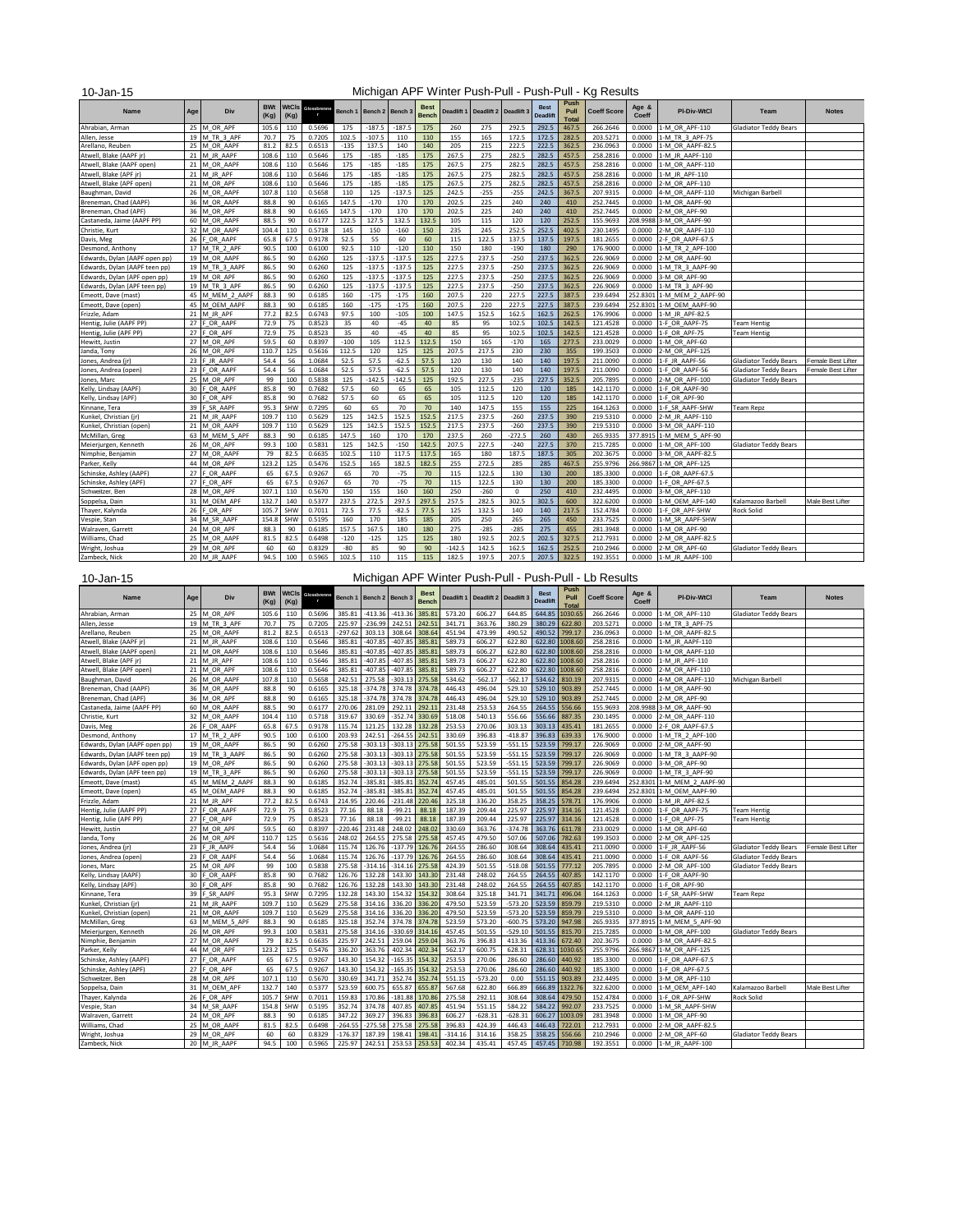| 10-Jan-15   | Michigan APF Winter Push-Pull - Bench Only - Kg Results<br>BWt WtCls Glossbrenn Bench 1 Bench 2 Bench 3 Best Coeff Score   Age of 1 |  |  |  |  |  |  |  |  |  |  |                    |  |
|-------------|-------------------------------------------------------------------------------------------------------------------------------------|--|--|--|--|--|--|--|--|--|--|--------------------|--|
| <b>Name</b> | Age                                                                                                                                 |  |  |  |  |  |  |  |  |  |  | <b>PI-Div-WtCl</b> |  |

| <b>Name</b>                | Age | Div            |       | $(Kq)$ $(Kq)$ |        |        |          | Bench 1   Bench 2   Bench 3 | <b>Bench</b> | l Coeff Score I | Coeff  | <b>PI-DIV-WtCl</b>         | Team                   |
|----------------------------|-----|----------------|-------|---------------|--------|--------|----------|-----------------------------|--------------|-----------------|--------|----------------------------|------------------------|
| Castaneda, Jaime (AAPF BP) |     | 60 M OR AAPF   | 88.5  | 90            | 0.6177 | 122.5  | 127.5    | 132.5                       | 132.5        | 81.8453         |        | 109.6726 1-M OR AAPF-90    |                        |
| Covey, Dean                |     | 53 M MR 3 AAPF | 89    | 90            | 0.6157 | 167.5  | $-180$   | $-180$                      | 167.5        | 103.1298        |        | 122.1056 1-M MR 3 AAPF-90  |                        |
| Covey, Kirk                |     | 30 M OR AAPF   | 99.4  | 100           | 0.5828 | 170    | 177.5    | 185                         | 185          | 107.8180        |        | 0.0000 1-M OR AAPF-100     |                        |
| Doddy, Darilyn             |     | 24 F OEM AAPF  | 73.8  | 75            | 0.8453 | 175    | $-180$   | $-180$                      | 175          | 147.9188        |        | 0.0000 1-F OEM AAPF-75     |                        |
| Havens, Josh (mast)        | 41  | M MR 1 APF     | 164.8 | SHW           | 0.5125 | $-175$ | 185      | 200                         | 200          | 102.4900        |        | 103.5149 1-M MR 1 APF-SHW  |                        |
| Havens, Josh (open)        |     | 41 M OR APF    | 164.8 | SHW           | 0.5125 | $-175$ | 185      | 200                         | 200          | 102.4900        |        | 103.5149 1-M OR APF-SHW    |                        |
| Hollingsworth, Tommy       | 51  | M MR 3 APF     | 105.7 | 110           | 0.5694 | 110    | 115      | $-120$                      | 115          | 65.4810         |        | 75.1067 1-M MR 3 APF-110   | <b>Team Rock Solid</b> |
| Kemplin, Ryan              | 24  | M OR AAPF      | 146.7 | <b>SHW</b>    | 0.5256 | 167.5  | $-185$   | $-185$                      | 167.5        | 88.0380         | 0.0000 | 1-M OR AAPF-SHW            |                        |
| Scott, Eric                |     | 26 M OR APF    | 98.6  | 100           | 0.5848 | 182.5  | 187.5    | $-195$                      | 187.5        | 109.6500        |        | 0.0000 1-M OR APF-100      | Anderson Powerlifting  |
| Simon, Michael             | 59  | M MR 4 APF     | 82.2  | 82.5          | 0.6462 | 135    | $-147.5$ | $-152.5$                    | 135          | 87.2303         |        | 114.7078 1-M MR 4 APF-82.5 | Semper Fi              |

## 10-Jan-15

Michigan APF Winter Push-Pull - Bench Only - Lb Results

| <b>Name</b>                | Age | Div         | <b>BWt</b><br>(Kq) | (Kg)       | <b>WtCIs</b> Glossbrenn |           | Bench 1   Bench 2   Bench 3 |                            | <b>Best</b><br><b>Bench</b> | <b>Coeff Score</b> | Age &<br>Coeff | <b>PI-Div-WtCl</b>         | Team                         |
|----------------------------|-----|-------------|--------------------|------------|-------------------------|-----------|-----------------------------|----------------------------|-----------------------------|--------------------|----------------|----------------------------|------------------------------|
| Castaneda, Jaime (AAPF BP) | 60  | M OR AAPF   | 88.5               | 90         | 0.6177                  | 270.06    | 281.09                      | 292.11                     | 292.11                      | 81.8453            |                | 109.6726 1-M OR AAPF-90    |                              |
| Covey, Dean                | 53  | M MR 3 AAPF | 89                 | 90         | 0.6157                  | 369.27    | $-396.83$                   | $-396.83$ 369.27           |                             | 103.1298           |                | 122.1056 1-M MR 3 AAPF-90  |                              |
| Covey, Kirk                | 30  | M OR AAPF   | 99.4               | 100        | 0.5828                  | 374.78    | 391.32                      |                            | 407.85 407.85               | 107.8180           | 0.0000         | 1-M OR AAPF-100            |                              |
| Doddy, Darilyn             | 24  | F OEM AAPF  | 73.8               | 75         | 0.8453                  | 385.81    | $-396.83$                   | $-396.83$ 385.81           |                             | 147.9188           | 0.0000         | 1-F OEM AAPF-75            |                              |
| Havens, Josh (mast)        | 41  | M MR 1 APF  | 164.8              | <b>SHW</b> | 0.5125                  | $-385.81$ | 407.85                      | 440.92                     | 440.92                      | 102.4900           |                | 103.5149 1-M MR 1 APF-SHW  |                              |
| Havens, Josh (open)        | 41  | M OR APF    | 164.8              | SHW        | 0.5125                  | $-385.81$ | 407.85                      | 440.92                     | 440.92                      | 102.4900           |                | 103.5149 1-M OR APF-SHW    |                              |
| Hollingsworth, Tommy       | 51  | M MR 3 APF  | 105.7              | 110        | 0.5694                  | 242.51    | 253.53                      | $-264.55$ 253.53           |                             | 65.4810            |                | 75.1067 1-M MR 3 APF-110   | <b>Team Rock Solid</b>       |
| Kemplin, Ryan              | 24  | M OR AAPF   | 146.7              | SHW        | 0.5256                  | 369.27    | $-407.85$                   | $-407.85$ 369.27           |                             | 88.0380            | 0.0000         | 1-M OR AAPF-SHW            |                              |
| Scott, Eric                |     | 26 M OR APF | 98.6               | 100        | 0.5848                  | 402.34    | 413.36                      | $-429.90$ 413.36           |                             | 109.6500           | 0.0000         | 1-M OR APF-100             | <b>Anderson Powerlifting</b> |
| Simon, Michael             | 59  | M MR 4 APF  | 82.2               | 82.5       | 0.6462                  | 297.62    |                             | $-325.18$ $-336.20$ 297.62 |                             | 87.2303            |                | 114.7078 1-M MR 4 APF-82.5 | Semper Fi                    |